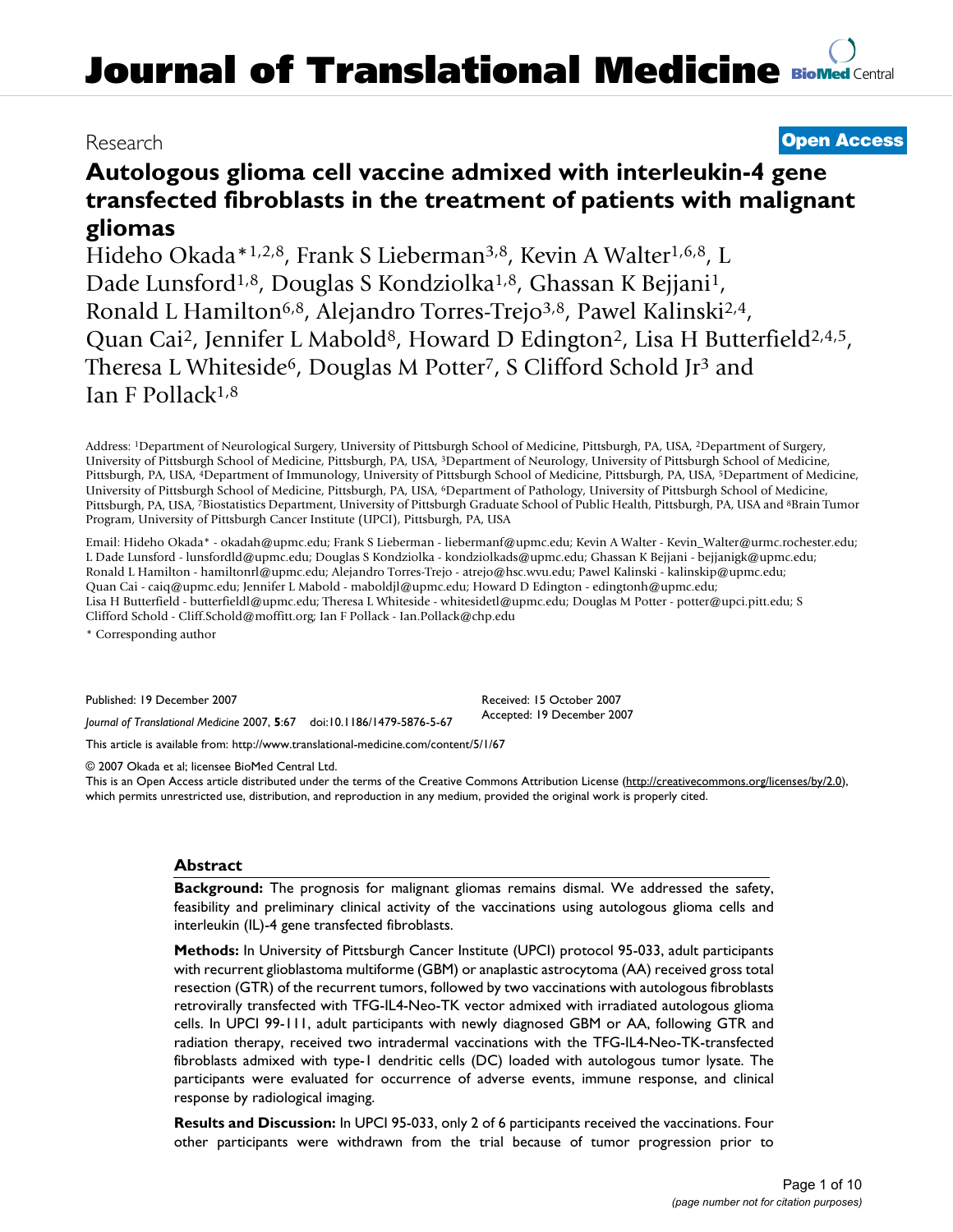production of the cellular vaccine. However, both participants who received two vaccinations demonstrated encouraging immunological and clinical responses. Biopsies from the local vaccine sites from one participant displayed IL-4 dose-dependent infiltration of CD4+ as well as CD8+ T cells. Interferon (IFN)-γ Enzyme-Linked Immuno-SPOT (ELISPOT) assay in another human leukocyte antigen (HLA)-A2+ participant demonstrated systemic T-cell responses against an HLA-A2-restricted glioma-associated antigen (GAA) epitope  $EphA2_{883-891}$ . Moreover, both participants demonstrated clinical and radiological improvement with no evidence of allergic encephalitis, although both participants eventually succumbed with the tumor recurrence. In 99-111, 5 of 6 enrolled participants received scheduled vaccinations with no incidence of major adverse events. Monocyte-derived DCs produced high levels of IL-12 p70. Treatment was well tolerated; however, we were unable to observe detectable IFN-γ post-vaccine responses or prolonged progressionfree survival in these participants.

**Conclusion:** Feasibility challenges inherent in the generation of a patient-specific gene transfection-based vaccine strongly suggests the need for more practical formulations that would allow for the timely administration of vaccines. Nevertheless, successful generation of type-1 DCs and preliminary safety in the current study provide a strong rationale for further efforts to develop novel glioma vaccines.

# **Background**

Although cellular mechanisms underlying the "immunologically privileged" status of the brain and brain tumors have been increasingly well-characterized during the past decade [1], it has also become apparent that this privileged status is not absolute. Immunotherapy may develop as an effective and safe treatment modality for malignant gliomas, a disease that continues to have a poor prognosis [reviewed in [2]].

Previous studies indicate that active immunization with tumor cells genetically engineered to express cytokines may positively influence the outcome of an anti-tumor immune response [3,4], and this hypothesis is supported by clinical responses of patients with melanoma [5].

With regard to vaccine strategies against CNS gliomas, we have compared various cytokines and delivery modes to find the most efficacious strategy of cytokine gene therapy against intracranial (IC) tumors in the rat 9L gliosarcoma model [6,7]. In these preclinical studies, we observed that peripheral immunization with IL-4 transfected rat 9L cells achieved the most potent therapeutic benefit [7]. To gain additional mechanistic insight into the efficacy of this approach, we evaluated the effects of transgene-derived IL-4 on endogenous cytokines, such as IL-12 and interferon (IFN)-γ [8]. These type-1 cytokines were necessary for long-lasting protective memory response against the tumor, and local paracrine production of IL-4 in vaccine sites promoted the accumulation and maturation of IL-12-secreting tumor-infiltrating DCs, which were capable of inducing tumor-specific CTL responses. These results suggest that vaccines consisting of tumor cells engineered to produce the type-2 cytokine IL-4 critically depend on type-1 immunity for their observed therapeutic efficacy.

Indeed, IL-4 plays an important role in DC maturation [9] and promotes IL-12 secretion from DCs [10-12].

With regard to the vector design to deliver IL-4, to enhance the safety of gene-transfected vaccines, we incorporated the *Herpes Simplex Virus-Thymidine Kinase* (HSV-TK) downstream of IL-4 in our retroviral vector construct (TFG-hIL4-Neo-TK) [13]. Vaccination was effective in animals that received gancyclovir (GCV) treatment to eliminate live tumor cells persisting after the local host immune response to the vaccine [6].

On the basis of these observations, we developed a phase I clinical trial of vaccination with autologous tumor cells and autologous fibroblasts that are transfected with the TFG-hIL4-Neo-TK to evaluate feasibility, safety, local and systemic immunological response, as well as preliminary therapeutic activity of the approach in patients with recurrent malignant glioma (UPCI95-033) [14]. As IL-4 promotes maturation and IL-12 production of DCs, we subsequently developed another trial for patients with newly diagnosed malignant glioma, using TFG-hIL4-Neo-TK-transfected fibroblasts and type-1-promoting DCs [15] loaded with autologous glioma lysate (UPCI 99-111) [16]. In both trials, generation of sufficient gene-transfected fibroblasts required at least 7 to 8 weeks, which posed a major feasibility issue, especially in patients with recurrent malignant glioma. Nevertheless, successful generation of type-1 DCs and preliminary safety in the current study provide a strong rationale for further efforts to develop novel glioma vaccines.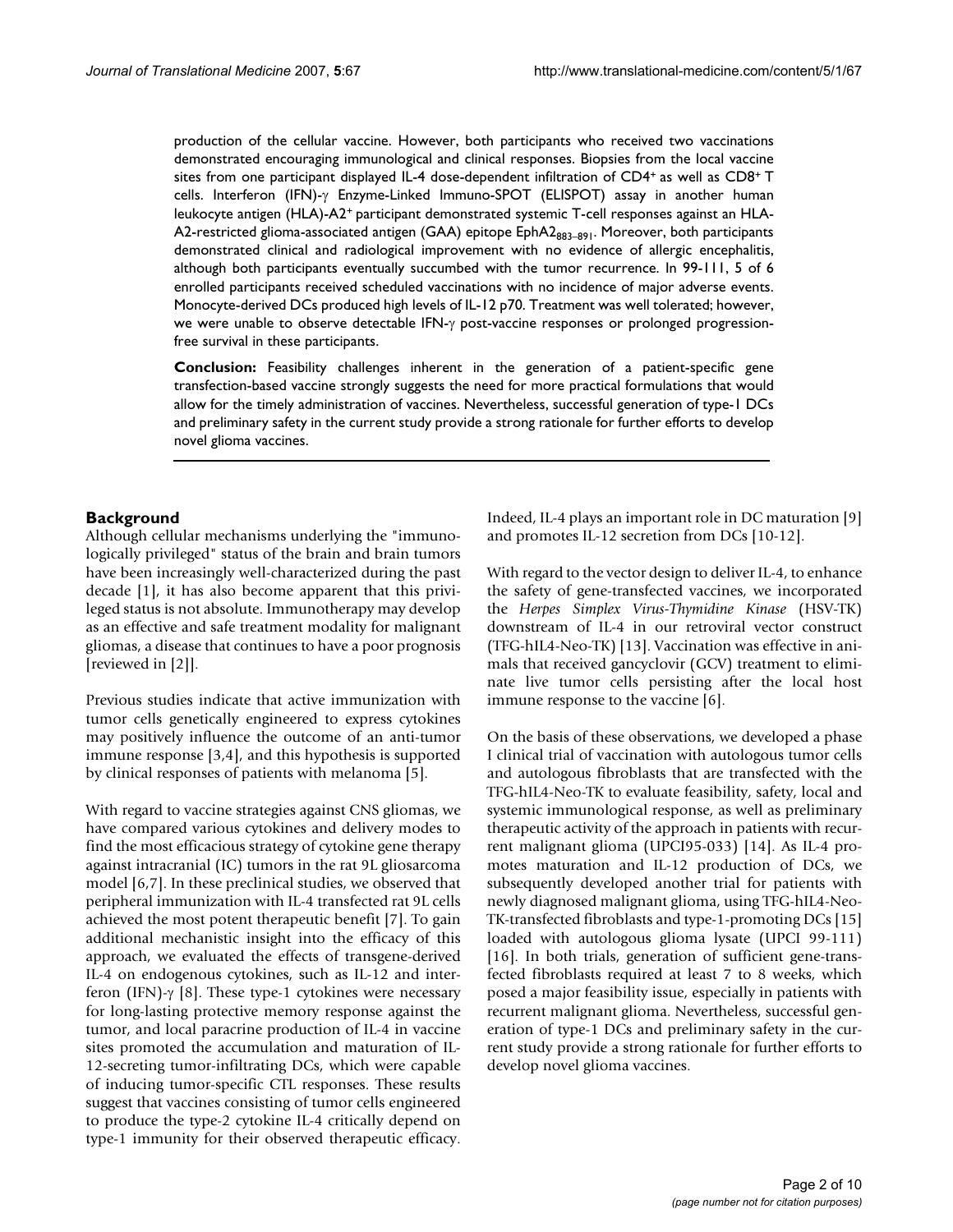#### **Methods** *Patients*

Eligible patients were at least 18 years of age with histologically confirmed primary (UPCI 99-111) or recurrent (UPCI 95-033) supratentorial GBM or AA. Other eligibility criteria included the following: 1) Tumors had to be suitably located for subtotal resection; 2) resected tumor cells must be viable and sterile; 3) Karnofsky performance status  $\geq 60\%$  prior to surgery and prior to receiving the vaccine; 4) no evidence of systemic infection; 5) negative HIV test and negative hepatitis B surface antigen test prior to the first vaccination; 6) patients had to be off corticosteroids for at least two weeks prior to, and during the vaccine treatment; and 7) adequate liver, hematopoetic and renal function (WBC > 2000 cells/mm3, platelet > 50,000 cells/mm3, bilirubin < 2 mg/dl, creatinine < 2 mg/dl). Written informed consent was obtained for publication from the patients and/or their relatives.

# *Obtaining autologous glioma cells and fibroblasts for vaccines*

Methods and procedures for processing autologous glioma cells and fibroblasts were detailed previously [14,16,17]. In brief, for glioma cells, the UPCI Tissue Bank obtained surgical specimens directly from the operating room after a surgical pathologist had reviewed the tissue to ensure adequate diagnostic material had been obtained, and released the remainder to the Tissue Bank personnel. Tumor cells were recovered from Ficoll-Hypaque gradients and washed in tissue culture medium. Dissociation of glioma tissues was conducted under sterile conditions in a laminar flow hood by a certified Tissue Bank technician. After mechanical dissociation and washing, tissue fragments were digested with 0.14% collagenase Type I (200 units per mg; Sigma C/0130) and 0.1% DNAse Type I (500 Kunitz units per ml; Sigma D/0876) at 37°C for 30 to 45 minutes. Then, free cells were decanted through three layers of sterile medium wet nylon mesh (163T; Martin Supply Company, Baltimore, MD) into a 50 ml centrifuge tube. After washing, cells were pooled and counted, and the cell viability assessed by the Trypan blue exclusion test.

Skin harvest for establishing fibroblast cultures was obtained from each patient by either excision of a portion of the skin (approximately 3 cm by 6 cm) from the torso at time of craniotomy (95-033) or punch-excision (7 mm in diameter) from the torso under local anesthesia (99- 111). The skin grafts were minced using a surgical scalpel into 1–2 mm2 pieces, which were then cultured in T25 plastic culture flasks with culture medium supplemented with 10% human AB serum, 5 µg/ml basic fibroblast growth factor and antibiotics, and were allowed to attach to the plastic (30–60 min) at 37°C in an atmosphere of 5%  $CO<sub>2</sub>$  in air. Then, the flasks were incubated undisturbed for 5 to 7 days. When the fibroblasts had expanded sufficiently, they were briefly (up to 10 min) incubated with 0.25% trypsin in EDTA (Gibco, culture grade) at 37°C, and then detached cells were washed and transferred to a fresh flask in culture medium.

### *Transfection and growth of fibroblasts*

Retroviral vector supernatant from a ψCRIP/TFG-hIL4 neo-TK producer cell line master cell bank was prepared in the Human Gene Therapy Applications Laboratory (HGTAL) within the University of Pittsburgh [13]. The safety criteria requirements of the supernatant and master cell bank have been previously reported [14,16]. Although we had planned, if possible, to transfect patientderived glioma cells in UPCI 95-033, these cells were not successfully transfected with the clinical grade vector supernatant. Therefore, we used fibroblasts transfected with TFG-hIL-4-neo-TK admixed with irradiated glioma cells in UPCI 95-033. UPCI 99-111 was designed to use autologous fibroblasts transfected with TFG-hIL-4-neo-TK, which were admixed with tumor lysate-loaded DCs for the final vaccine formulation. Cultured fibroblasts were transfected as soon as significant growth was observed according to our previously described methods [13,14,16]. Twenty-four hours after transfection, these cells were then exposed to the selective pressure of 0.3 mg/ ml of G418 to facilitate isolation of transfected cells.

#### *Generation of lysate-loaded DCs*

For generation of type-1 DCs in UPCI 99-111, participants' whole blood was obtained by conventional peripheral blood draw (up to 100 ml/draw). Peripheral blood mononuclear cells (PBMC) were isolated by Ficoll-Paque PLUS (Pharmacia, Piscataway. NJ), and were plated onto plastic flasks (10–15  $\times$  10<sup>6</sup> PBMC/T-25 flask) and incubated in  $37^{\circ}$ C and 5% CO<sub>2</sub> for 45 minutes. Plastic-adherent monocytes were cultured in Iscove's-modified Dulbecco's medium containing 10% fetal bovine serum (Certified US origin, Gibco), 250 IU/ml recombinant human (rh) IL-4 and 500 IU/ml rh granulocyte macrophage-colony stimulating factor (GM-CSF) (FDAapproved reagents) for 6 days. Cryopreserved glioma cells were thawed, and then lysed by 5 cycles of freeze and thaw in PBS. After centrifugation, the lysate was obtained as the supernatant, then added to the DC culture, together with the mixture of maturation-inducing and type-1 polarizing cytokines (1000 U/ml IFN-γ, 20 ng/ml IL-1β and 50 ng/ml TNF-α). One T-25 flask of cells not given this cytokine mixture served as a control in assessing the IL-12 production capability of type-1 polarized vs. standard DCs. At 16 hours after the addition of tumor lysate, the cells were washed and prepared for vaccination. On the vaccination day, a small aliquot of DCs ( $8 \times 10^{4}$ ) were tested for IL-12 production capability by specific ELISA.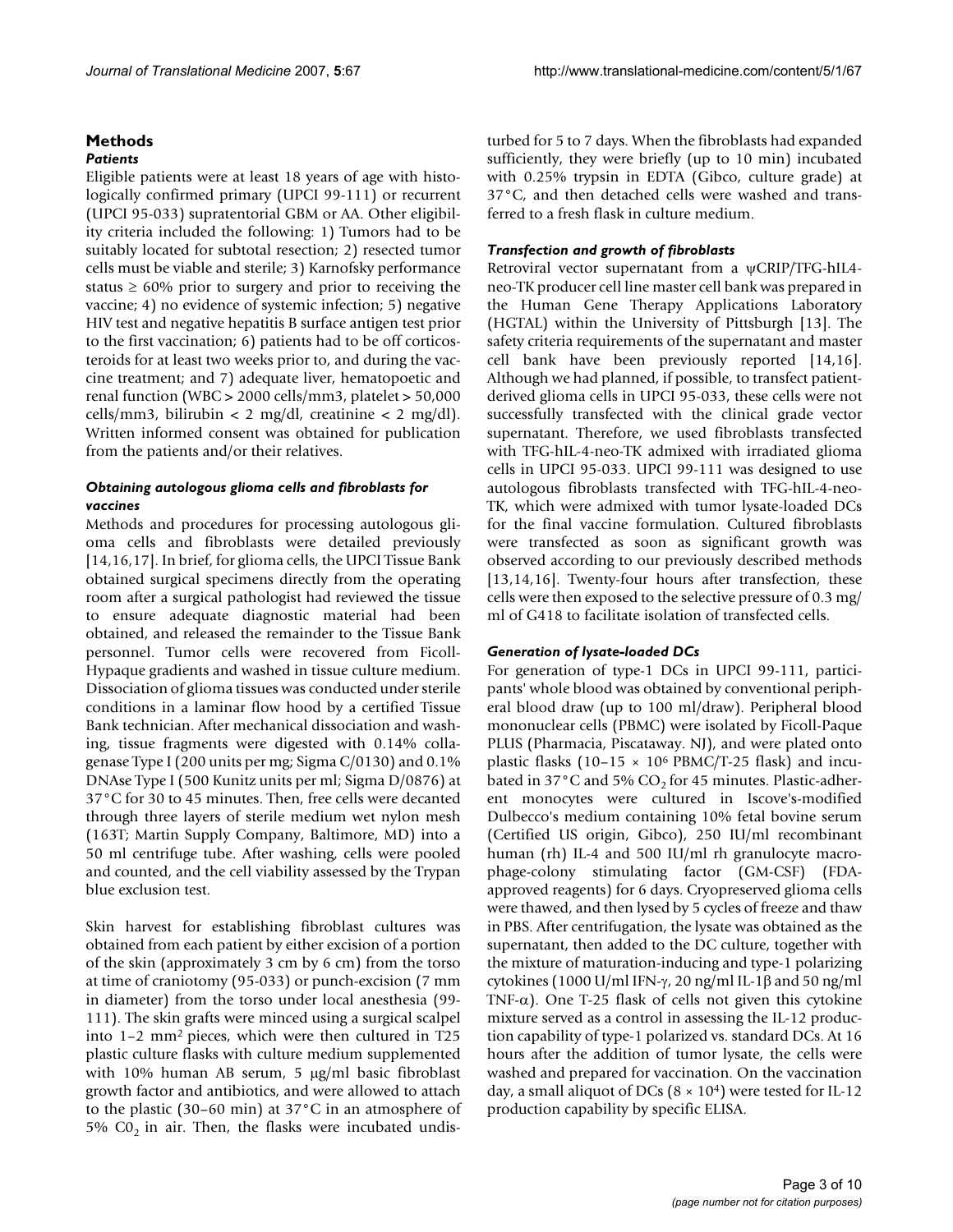#### *Vaccination schedule and dosage*

It required 7 to 8 weeks to generate sufficient (at least 2 × 107) transfected fibroblasts for each participant. In UPCI 95-033, participants were to receive the first vaccination as soon as this quantity of vaccine cells became available. However, 4 of 6 participants had tumor re-recurrence before the transfected cells proliferated sufficiently, forcing their withdrawal from the study. For both of the participants who received the vaccine in UPCI 95-033, five different formulations were prepared for primary immunization on day 1 by establishing 3 log dilutions of transfected fibroblasts, with the most potent vaccine containing up to 107 transfected fibroblasts elaborating up to  $10^3$  ng/IL-4/48 hours and admixed with  $5 \times 10^6$  irradiated glioma cells. The total number of fibroblasts in each preparation to achieve a given cytokine production level was adjusted by adding non-transfected fibroblasts. Five sites for immunization were oriented vertically and positioned 2 cm apart in the mid-inguinal line over the patient's left thigh. At two weeks after the initial vaccination (on day 15), the 5 immunization sites were punch biopsied and evaluated to determine the dose of IL-4 associated with the most intense mononuclear cell infiltrate. This immunization procedure was repeated on day 15. At this time, 5 immunization sites were placed over the right thigh. Each preparation consisted of as many as 107 transfected fibroblasts to provide the maximum dose of IL-4 that was found to be free of significant toxicity in primary immunization. Each patient was treated with GCV (Cytovene, Roche Laboratories, Inc., Nutley, NJ; 5 mg/kg  $\times$  2/day) from days 8 to 14 and 22 to 28 to ensure elimination of gene-transfected fibroblasts.

In UPCI 99-111, following GTR of the primary tumor, each participant received fractionated external beam radiation therapy (FEBRT; 2 Gy/dose × 30 doses), while genetransfected autologous fibroblasts were prepared. Following the completion of FEBRT, and as soon as generation of sufficient (at least  $2 \times 10^7$ ) transfected fibroblasts was confirmed, DCs for the first vaccine were cultured from peripheral blood-derived monocytes. The first DC vaccine was administered along with IL-4 transfected fibroblasts on day 7 after the peripheral blood draw. On day 7 after the first vaccine, preparation of the second DC vaccine was initiated with fresh peripheral blood-derived monocytes, and thus a course of vaccines was consisted of two intradermal vaccinations with a two week interval (on days 1 and 15), provided that the patient had not suffered a severe local reaction such as abscess or ulceration. Each vaccine formulation was composed of  $1 \times 10^6$  lysateloaded DCs and irradiated (8,000 rads) fibroblasts producing  $2 \times 10^3$  ng IL-4/48 h. On the day of each vaccination, before vaccination, the final vaccine formulation was confirmed for the status of sterility, as assessed by absence of gram stain evidence of bacteria, mycoplasma and endotoxin.

#### *Assessment of safety*

Our definitions of toxicity were according to Common Toxicity Criteria Version 3.0 (CTC, v3.0). Regimen-Limiting Toxicity (RLT) was defined as  $\geq$  Grade 2 hypersensitivity reaction and any Grade 3 or greater adverse events with the following exceptions; chills, malaise, fatigue and fever. Because tumor progression was expected in the majority of patients on this protocol, this was not considered a toxicity per se. Similarly, new seizures or changes in seizure frequency were carefully evaluated to determine whether they were related to the study treatment, or to disease progression. If Grade 3 or greater toxicity of any sort, not attributable to disease progression, was detected in >1 of 3 patients or > 2 of 6, then further accrual to the study was to be halted.

#### *Immunological endpoints*

In UPCI 95-033, local immune response was monitored by immunohistochemistry of tissue samples from the vaccine sites [14]. For evaluation of systemic immune response, enzyme linked immuno-spot assay (ELISPOT) assays were performed using PBMC samples collected on days 1 (pre-vaccine), 8, 15 (prior to second vaccine) 22,  $30 \pm 1$  and  $60 \pm 1$ . To optimize the sensitivity of the assays, PBMC were re-stimulated *in vitro* for 5 days with low-dose (approx. 50 U/ml) IL-2 and autologous DCs loaded with lysate. Frequencies of IFN-γ producing spots reacting against DC loaded with glioma-lysate were measured as the indicators of type-1 T-cell immune response. For a participant with HLA-A2 haplotype (the second participant in UPCI 95-033), frequencies of IFN-γ producing spots were measured against human glioma-associated, HLA-A2-restricted CTL epitopes IL-13 receptor α2 (IL- $13R\alpha$ 2)<sub>345–353</sub> [18] and EphA2<sub>883–891</sub> [19] pulsed onto transporter associated with antigen processing-deficient, HLA-A2+ T2 cells. A participant was considered to have responded, if at each of two consecutive time points, the number of spots was double that at baseline, and there were at least 25 spots/50,000 CD8+ cells.

#### *Objective clinical response in radiographic analyses*

Patients were assessed at one month following their initial vaccination and every two months thereafter for evidence of tumor response using physical examination or radiographic studies. Responses were defined as follows:

A. Complete response – disappearance of all measurable disease for at least 1 month without the development of new lesions.

B. Partial response – 50% or greater decrease in the sum of the radiologically calculated tumor volume of all measur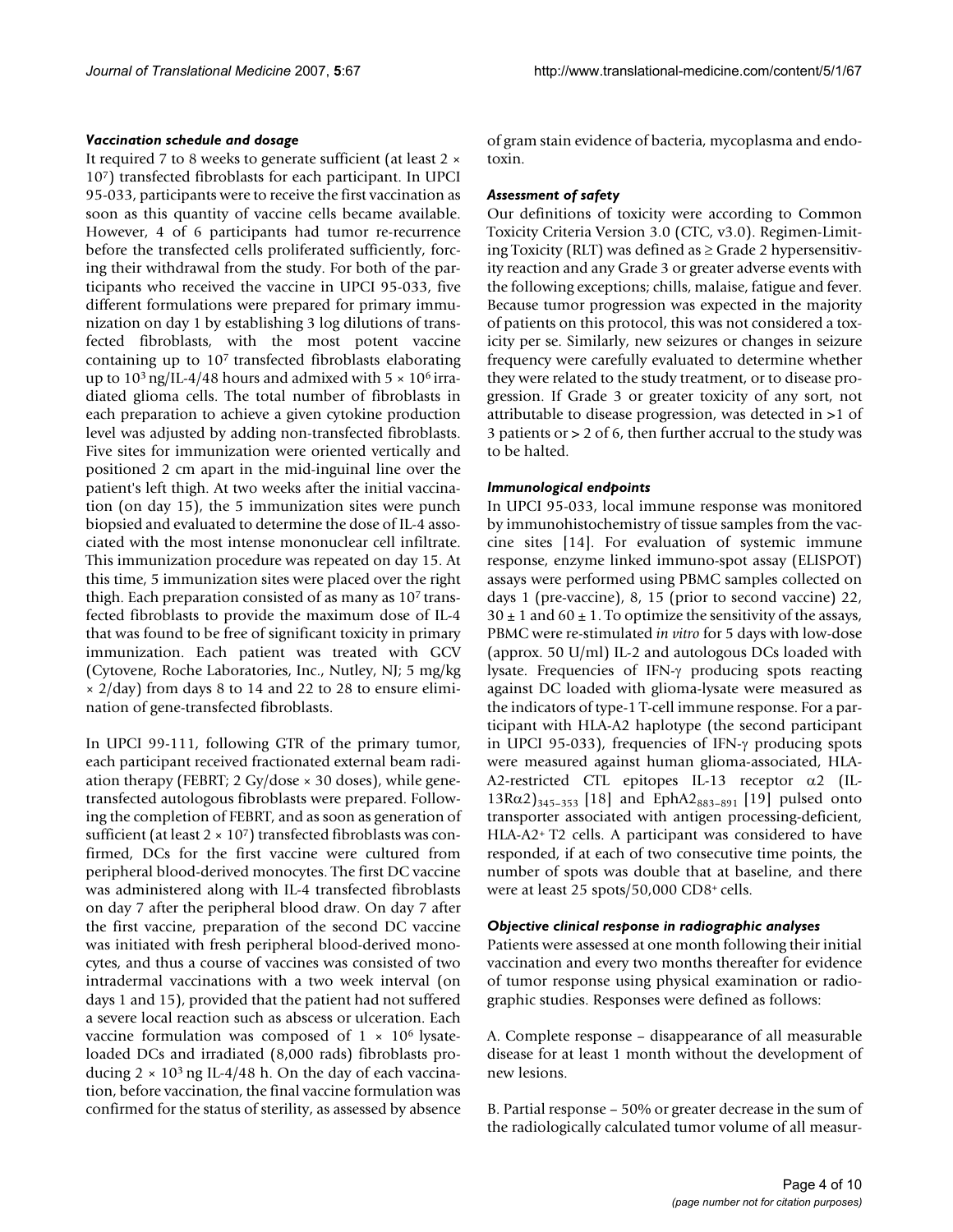able lesions lasting at least 4 weeks with no increase in the size of existing lesions or appearance of new lesions.

C Minor response – 25–50% decrease in the sum of the radiographically calculated tumor volume of all measurable lesions lasting at least 4 weeks with no increase in the size of existing lesions or appearance of new lesions.

D. Stable disease – no change or < 25% change in the sum of the radiologically calculated tumor volume of all measurable lesions lasting at least 4 weeks with no increase in the size of existing lesions or appearance of new lesions.

E. Progressive disease – any patient manifesting a > 25% increase in the radiologically calculated tumor volume of all measurable lesions or exhibiting the development of new lesions.

# **Results**

# *Treatment of enrolled patients*

In UPCI 95-033, only 2 of 6 enrolled participants received scheduled two vaccinations; 4 other participants were withdrawn from the trial because of tumor progression prior to the first vaccination, as it required at least 7 to 8 weeks to generate sufficient numbers of IL-4-transfected vaccine cells (Table 1). Although the trial was initially designed to accrue a total 10 participants, we terminated accrual in this trial after 6 eligible participants because of this major feasibility issue.

In UPCI 99-111, 5 of 6 enrolled patients received the scheduled two vaccinations (Table 1). The participant who did not receive the vaccines presented with a rapid tumor recurrence immediately after FEBRT. It was decided to terminate accrual in this trial due to: 1) the lack of systemic immunological or clinical responses in 5 treated patients with this regimen; and 2) the dose of DC and number of vaccinations in this study were thought to be suboptimal based on other studies demonstrating encouraging clinical activity of DC-based glioma vaccines [20- 22]. This issue is also considered a feasibility issue in the study design.

# *Toxicity*

No participants experienced regimen-limiting toxicity and there were no deaths on these studies. In UPCI 95-033, grade 2 and 1 skin reactions were seen at the vaccine injection sites in the first and the second participants receiving the vaccines, respectively. In UPCI 99-111, 1 of 5 participants receiving the vaccines reported one transient episode of grade 1 headache that was possibly associated with treatment. There were no other adverse events that were possibly, probably or definitely associated with treatment.

# *Production of IL-12 from autologous DCs*

One innovative aspect of UPCI 99-111 trial was that it employed type-1 polarizing DCs [15]. In 5 patients who received vaccines, we evaluated IL-12 p70 production in response to CD40L stimulation using CD40L-transfected J558 cells (Figure 1). In Case 1, only standard DCs were generated because the protocol was amended after case 1 to employ use of type-1, rather than standard DCs. Type-1 DCs were generated for Cases 3 to 6, and produced high levels of IL-12 p70, ranging 20–116 ng/1  $\times$  10<sup>6</sup> cells/24 hrs, whereas control standard DCs from the same donors produced only background levels (less than 2 ng/1  $\times$  10<sup>6</sup> cells/24 hrs) of IL-12 p70. These results demonstrate that

| 95-033    |     |        |                      |                          |                               |
|-----------|-----|--------|----------------------|--------------------------|-------------------------------|
| $Case \#$ | Age | Gender | Tumor                | # of previous recurrence | <b>Vaccine/Adverse events</b> |
|           | 63  | Male   | Lt. Temporal GBM     |                          | Yes/Grade 2 skin reaction     |
|           | 60  | Male   | Lt. Temporal AA      |                          | Yes/Grade 1 skin reaction     |
| 3         | 40  | Male   | Rt. Frontal GBM      |                          | No due to tumor progression   |
| 4         | 57  | Male   | Lt. Parieto/Occi GBM |                          | No due to tumor progression   |
| 5         | 32  | Female | Lt. Parieto/Occi GBM |                          | No due to tumor progression   |
| 6         | 53  | Female | Rt. Frontal GBM      |                          | No due to tumor progression   |
| 99-111    |     |        |                      |                          |                               |
| $Case \#$ | Age | Gender | Tumor                | <b>TTP (Months)</b>      | Vaccine/Adverse events        |
|           | 56  | Male   | Lt. Parietal GBM     |                          | Yes/Grade I headache          |
| 2         | 66  | Male   | Rt. Frontal GBM      | N/A                      | No due to tumor progression   |
| 3         | 45  | Male   | Lt. Temporal GBM     | 10                       | Yes/None                      |
| 4         | 53  | Male   | Lt. Occipital GBM    |                          | Yes/None                      |
| 5         | 50  | Male   | Rt. Frontal GBM      |                          | Yes/None                      |
| 6         | 61  | Female | Rt. Temporal GBM     | 4                        | Yes/None                      |

TTP: Time To Progression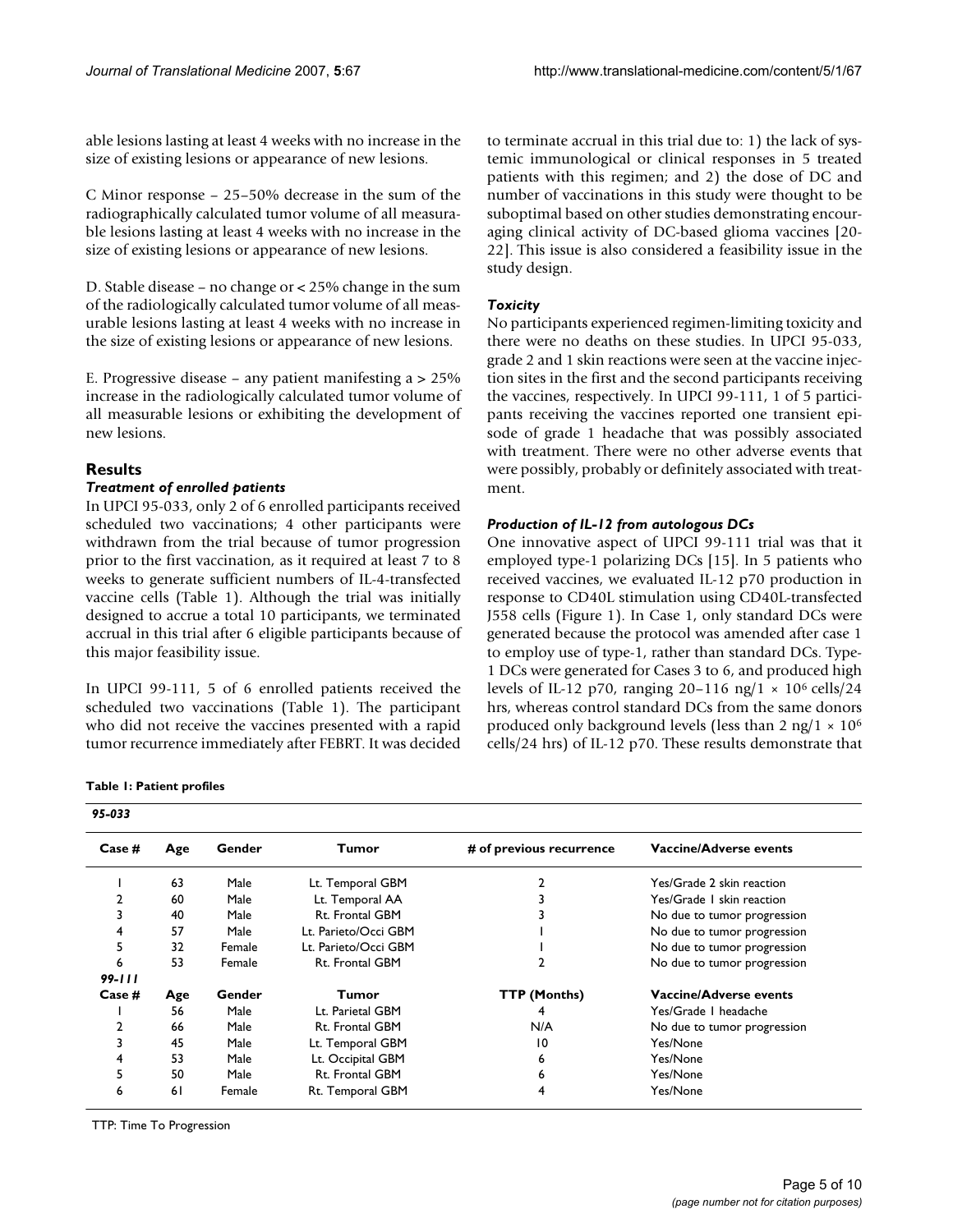

# **Figure 1**

**Type-1 polarized DCs are efficient producers of IL-12 p70**. In UPCI 99-111, on each vaccination day, a small aliquot of DCs  $(8 \times 10^4)$  were tested for IL-12 production capability in comparison to DCs that were not stimulated with the type-1 cytokine-mixture (standard DCs). This was done with 24 hr stimulation of DCs (20  $\times$  10<sup>3</sup>per well, duplicates) with CD40L-transfected J558 cells (50 × 103per well). Supernatant was harvested and the production of IL-12 p70 was assayed by specific ELISA. Values indicate averages of duplicate samples. Bars indicate standard errors.

type-1 DCs capable of producing high levels of IL-12 were successfully generated in the current trial.

#### *Immunological response*

In UPCI 95-033, two participants who received vaccinations against their recurrent GBM demonstrated local (the first patient) or systemic (the second patient) immunological responses. Biopsies from the vaccine sites of the first patient displayed IL-4 dose-dependent infiltration of CD4+ and CD8+ T cells [23]. Although ELISPOT assays did not demonstrate a systemic immune response against autologous glioma cells in this patient, the second vaccine recipient in this trial was HLA-A2-positive, allowing us to evaluate the induction of systemic T-cell responses against the HLA-A2-restricted GAA epitopes EphA2 $_{883-891}$  [19] and IL-13R $\alpha$ 2<sub>345-353</sub> [18] using ELISPOT assays. In this patient, vaccinations using autologous glioma as the antigen source induced a specific IFN-γ response against EphA2 $_{883-891}$  that was sustained for at least 6 weeks postvaccination (Figure 2), although a specific response against IL-13R $\alpha$ 2<sub>345-353</sub>or autologous bulk glioma cells</sub> was not detectable in the same assays. No PBMC samples were collected at any later time points, and thus we were unable to monitor the persistence of such responses for longer periods of time. Immunohistochemical analysis of the vaccine site biopsy sample, which was performed in the first patient [23], was not performed for the second patient due to suboptimal sample quality.



#### Figure 2

**IL-4 gene transfected glioma cell vaccine elicited an IFN-**γ **response against EphA2 883–891 epitope**. PBMC samples were obtained on days 1 (pre-vaccine on the day of the first vaccine), 8, 15 (on the day of the second vaccine), and 42, and saved as frozen cells until all these cells were thawed at the same time, cultured in the presence of 20 IU/ml hIL-2 and autologous glioma cells for 5 days, and evaluated for the frequency of IFN-γ-producing cells in response to T2 cells loaded with the HLA-A2-binding EphA2<sub>883-891</sub> peptide using ELISPOT assay. Each well contained  $5 \times 10^4$  CD8<sup>+</sup> cells and each group was evaluated in triplicate. Specific IFN-γ spots were calculated by subtracting the average of control spots (triplicate variation within a group was less than 10% in non-peptide-loaded T2 cell groups) from the total numbers of spots in peptide-loaded groups. Values indicate averages of triplicate samples for each time point, and bars indicate standard deviations. The number of spots in each post-vaccine time point was at least The standard of the standard-deviation of the pre-vaccine times the standard-deviation of the pre-vace of the standard-deviation of the first vaction),  $\frac{1}{2}$  IFN- $\gamma$  response against EphA2 883–891 epitope.<br>
PBMC samp

In 99-111, we were unable to detect increased IFN-γ responses in any of 5 patients who received the scheduled two vaccines.

#### *Clinical response*

In UPCI 95-033, despite the fact that only of two patients completed the protocol-defined sequence of vaccinations, these two patients, both of whom had recurrent GBM, demonstrated radiological improvement during the 4 months after vaccination [[23] and (Figure 3)]. However, both patients eventually succumbed to tumor recurrence, which started at 6 months following the first vaccination.

In UPCI 99-111, 5 patients received two vaccinations, and time to progression was 4, 10, 6, 6 and 4 months, respectively, after resection of newly diagnosed GBM (Table 1).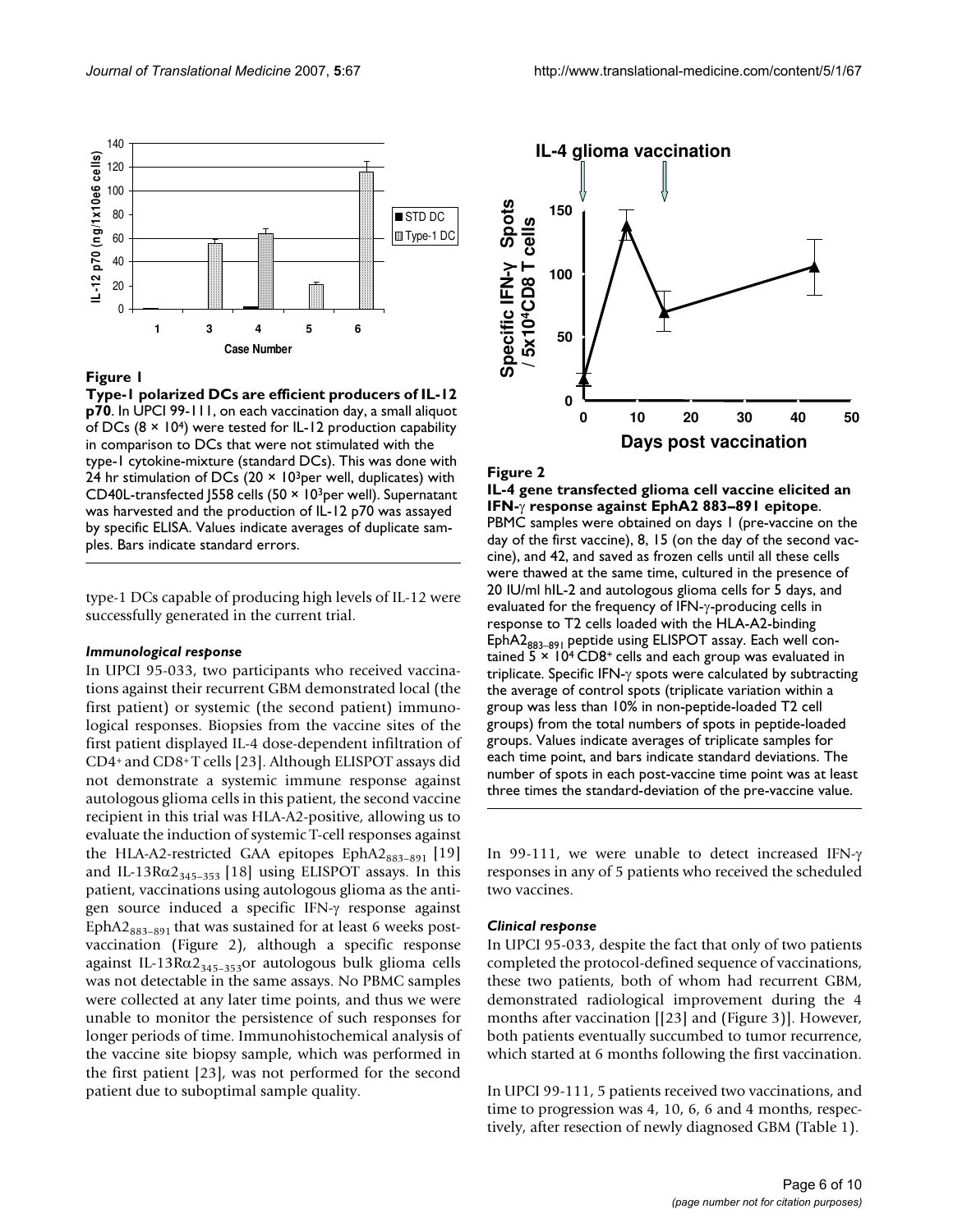

# 1.6 x 2.2 cm **1.6 x 2.0 cm** 0.8 x 1.3 cm (pre-vaccine) (1 month post vac) (3 months post vac)

### Regression of recurrent lasts **Figure 3** glioblastoma following vaccination with autologous glioma cells admixed with IL-4-transfected fibrob-

**Regression of recurrent glioblastoma following vaccination with autologous glioma cells admixed with IL-4 transfected fibroblasts**. Axial gadolinium-enhanced T1-weighted MR images obtained from the 2nd participant in UPCI 95- 033. Enhanced lesions were measured independently by a neuroradiologist.

# **Discussion**

We described our results from two gene therapy trials in patients with recurrent or newly diagnosed malignant glioma, UPCI 95-033 and 99-111, respectively. We identified common challenges in the administration of these protocols. Both protocols utilized participants' autologous fibroblasts that had to be stably transfected with the TFG-hIL4-Neo-TK retroviral vector, and expanded to sufficient numbers. A retroviral vector was chosen because of stable expression and positive efficacy data in preclinical models [6,7]. However, these processes required at least 7 to 8 weeks, which posed a major feasibility concern. Especially in the UPCI 95-033 trial, 4 of 6 participants were withdrawn from the study due to tumor re-recurrence before they could receive the first vaccine. In addition, the first patient who received the vaccines had a rapid recurrence after the surgery for tumor debulking and vaccine cell harvesting, and underwent another tumor resection before beginning vaccination [23]. Indeed, in the literature [24], the median time to further tumor progression for patients with recurrent malignant glioma, even with therapy, is only 8 weeks. We performed skin harvesting during the craniotomy of recurred tumor for UPCI 95- 033. As craniotomy and debulking surgery are usually performed as soon as these interventions are clinically indicated, there are no practical ways to perform skin harvesting and transfection earlier. In UPCI 99-111, this issue was not as significant as in UPCI 95-033 as only one of 6 participants was withdrawn due to tumor recurrence before the first vaccine. In this trial, standard FEBRT,

which typically requires 6 weeks (2 Gy/dose × 30 doses), was used following surgical resection of primary tumors, and this may have temporarily suppressed tumor growth and provided an adequate time for vaccine generation and post-irradiation delivery.

The primary endpoint of these studies was evaluation of safety, and we did not observe any regimen-limiting toxicity. Because autologous whole glioma cells were used as the source of the vaccines, there was a theoretical concern for inducing autoimmune encephalitis. Although the lack of autoimmune events in our two trials is reassuring in this regard, it does not indicate the ultimate safety of such approaches, and continued vigilance for such toxicity is warranted, particularly because only 7 evaluable participants were accrued. It has been demonstrated that the clinical benefit of immunotherapy in other types of cancers is often associated with induction of autoimmunity [25]. On the other hand, patients with advanced cancers and compromised immune systems may not be ideal candidates for assessing either the toxicity or efficacy of therapeutic cancer vaccines [26]. Further evaluation of these important issues is warranted in larger numbers of glioma patients receiving current, more intensive, vaccine regimens.

With regard to induction of immune response, two participants in UPCI 95-033 who received vaccines composed of IL-4-transfected fibroblasts and irradiated autologous glioma cells demonstrated either local (i.e. immune cell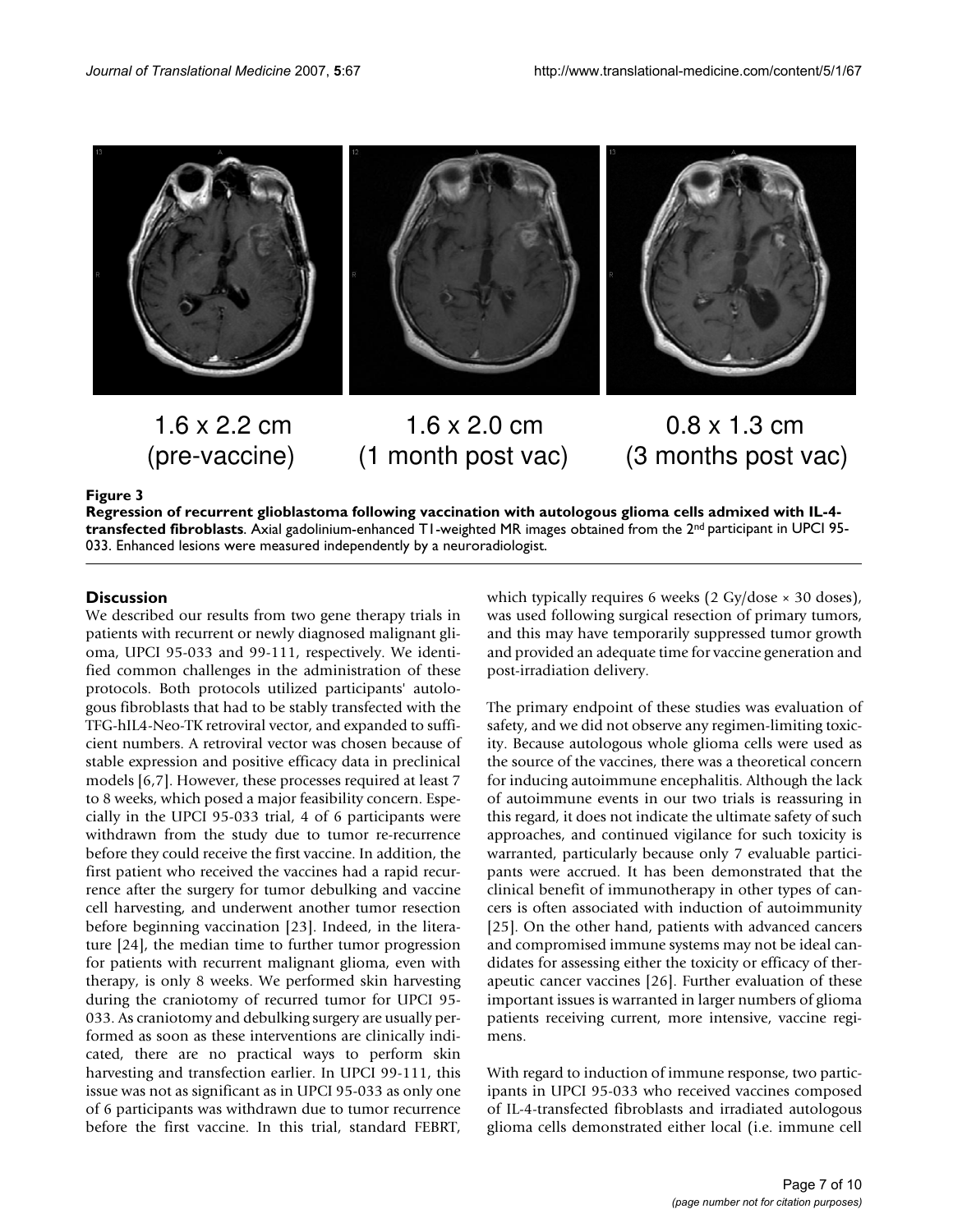infiltrate at the vaccine site) or systemic (i.e. IFN- $\gamma$  ELIS-POT response against EphA2-derived epitope) immune responses. These observations are consistent with previous clinical trials in our institute that local production of IL-4 by gene-transfected fibroblasts at the vaccine site caused local endothelial activation and recruitment of immune effectors [27,28]. On the other hand, no evidence of systemic immune response was observed in five participants in UPCI 99-111 who received IL-4-transfected fibroblasts admixed with DCs loaded with tumor-lysate. These results were somewhat surprising because we had expected that the vaccine formulation using type-1 DCs would be more potent than the formulation in UPCI 95- 033. In UPCI 99-111, each participant received only two intradermal injections of  $1 \times 10^6$  lysate-loaded type-1 DCs. The dose of DC and number of vaccinations in this study were probably suboptimal based on other studies demonstrating encouraging clinical activity of DC-based glioma vaccines [20-22]. In these studies, higher DC numbers and repeated vaccinations  $(1 \times 10^7$ /injection  $\times$  3 or more vaccinnations) were employed.

In addition to the intensity of vaccine regimens, careful consideration is required for optimal administration routes of DC vaccines. In a randomized study comparing direct intra-lymph-nodal, intravenous and intradermal administration of DC vaccines in patients with metastatic melanomas [29], the intra-lymph-nodal route was welltolerated for up to  $5 \times 10^7$  DCs/injection, and induced significantly higher levels of specific CD8+ T cells based on cytokine secretion, when compared with other routes. The feasibility, safety and efficacy of intra-lymph-nodal administration of DC-based vaccines has also been demonstrated using the activation of antigen-specific CD4+ T cell responses as an endpoint [30]. Therefore, in our currently ongoing type-1 DC-based trials (UPCI 04-136 and 05-115), we selected ultrasound-guided intra-lymphnodal injections of type-1 DCs.

Novel type-1 DCs were employed in UPCI 99-111, and these DCs generated from each participant demonstrated enhanced IL-12 p70 producing capability *in vitro* compared to standard DCs from the same donors. These results indicate that we have established standard operation procedures for GMP-grade type-1 DCs for our ongoing and future type-1 DC-based trials. In addition, further improvement of the DC culture protocol has lead to development of a serum-free culture protocol for type-1 DCs [15]. Type-1 DCs are expected to induce type-1 immune effector cells, including T-helper (Th)1 and type-1 cytotoxic T-lymphocytes (Tc1). Our recent studies in murine brain tumor models have demonstrated that type-1 T-cell response is particularly favorable for anti-brain tumor immunotherapy owing to high level surface expression on Tc1 cells of a type-1 chemokine receptor CXCR3

[31] and an integrin, very late antigen-4 [32], both of which mediate critical roles in efficient trafficking of antitumor T-cells to the brain tumor site. Therefore, our ongoing and future development of glioma vaccine-based immunotherapy is directed towards induction of effective and safe type-1 immunity in patients suffering from brain tumors.

Although IL-4 is typically described as an inducer of a type-2 immune response [33], local delivery of IL-4 at an immunization site induced IL-12 production by antigenpresenting cells, and Th1-type responses in our pre-clinical tumor vaccine model [34] as well as in an infectious disease (Leishmania major) model [35]. Interestingly, in this Leishmania major model [35], systemic or prolonged recombinant (r)IL-4 delivery rather induced Th2 response, suggesting bi-functional roles of IL-4 depending upon target cell types (i.e. antigen-presenting cells vs. Tcells). Indeed, *in vitro* exposure of DCs to IL-4 promotes IL-12 secretion from DCs [10-12].

We also evaluated preliminary therapeutic activity of these regimens. In two participants in UPCI 95-033 who received scheduled vaccines, temporary stabilization of disease and radiological improvement was observed for 4 to 6 months. However, the clinical course of the first patient after vaccination was complex due to transiently increased gadolinium enhancement on MRI scans at 2 to 3 months after vaccination [23]. This transient worsening may not have been true tumor progression, but pseudotumor progression representing inflammatory response at the tumor site. Biopsy of the tumor would have been the ultimate modality to distinguish these two scenarios. As we currently employ more intensified vaccine regimens (discussed in the next paragraph), the distinction between true- and pseudo-tumor progression is becoming a more critical issue. Biopsy may not always be clinically justifiable in patients with recurrent glioma. The utility of MR spectroscopy and metabolic positron emission tomography (PET) imaging for differentiating tumor progression from immune-mediated inflammatory treatment effect remains to be established. In 99-111, the median time to progression after surgical resection in 5 participants who received scheduled vaccines was 6 months (ranging 4 to 10 months); and this is not superior to the current standard regimen with FEBRT and temozolomide (6.9 months) or FEBRT alone (5.0 months) [36]. The low intensity of the vaccine regimen in the UPCI 99-111 study, with only  $1 \times 10^6$  DC/injection  $\times$  two injections, may have limited the manifestation of any therapeutic immune response. Future studies will need to determine whether intensification of the vaccine approach can enhance therapeutic efficacy without a counterbalancing induction of detrimental autoimmunity.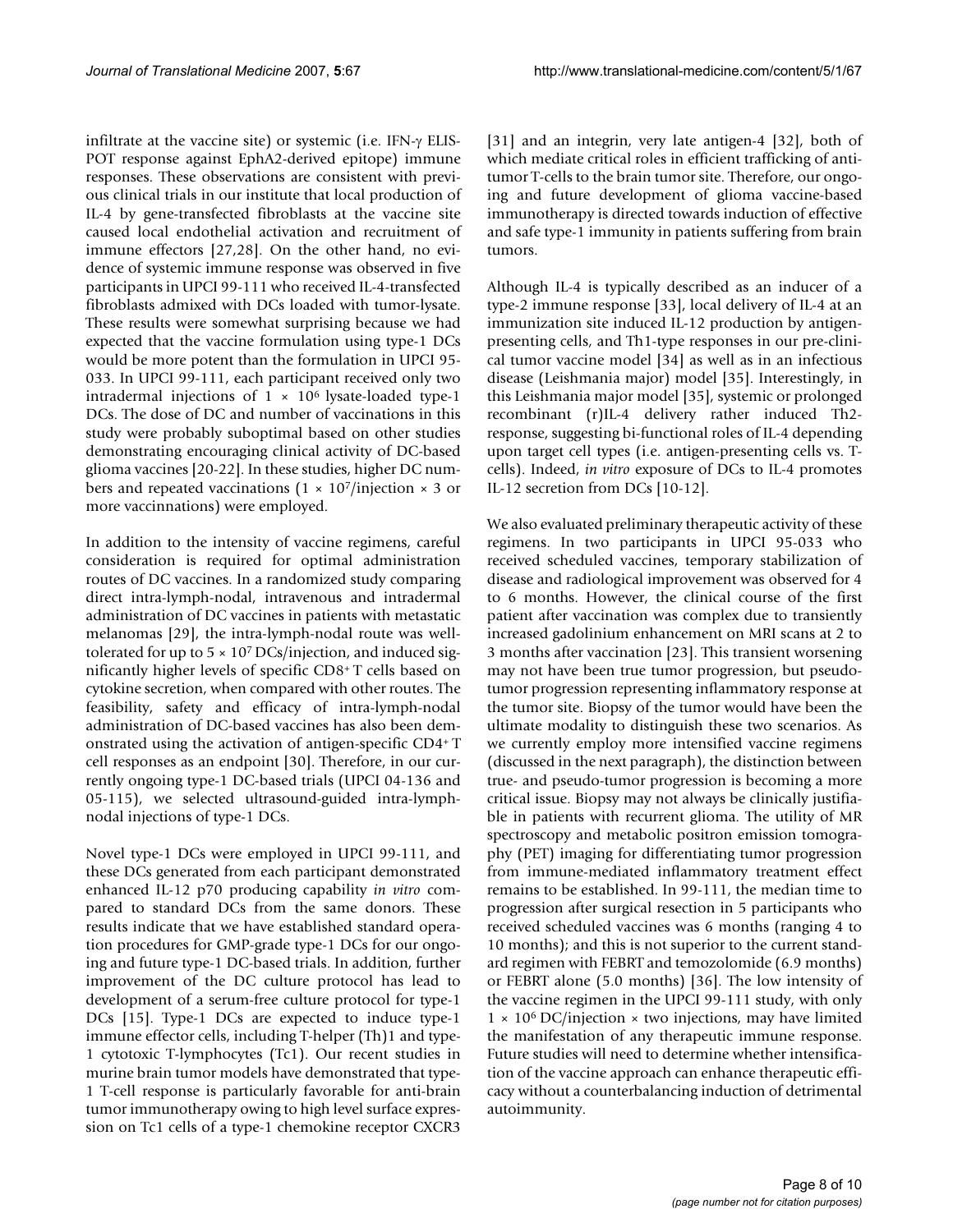Although our analyses of IL-4 tumor vaccine models have led us to understand the critical roles of type-1 immunity for brain tumor immunotherapy, effective type-1 immunity may also be achieved by clinically more feasible modalities than IL-4 transfected fibroblasts. Indeed, our recent preclinical study has demonstrated that a Toll-like receptor-3 ligand poly-ICLC, which has been extensively evaluated for safety in patients with glioma [37], enhances type-1 anti-glioma immunity when combined with peripheral vaccine regimens [38]. We have also isolated and characterized HLA-A2-restricted CD8+ CTL epitopes derived from human GAAs, such as IL-13Rα2 [18] and EphA2 [19] to develop vaccines using "off the shelf" synthetic peptides for these epitopes. Based on these studies, we recently implemented vaccine trials evaluating safety and immunological activity of type-1 inducing DCs loaded with synthetic peptides encoding these GAAderived CTL epitopes in HLA-A2+ patients with recurrent glioma (UPCI 04-136 and 05-115). In these trials, to date, 7 of 8 participants successfully received 4 scheduled vaccinations with 2-week intervals without tumor recurrence, suggesting improved feasibility of these novel vaccine approaches.

Our ongoing progress in basic understanding in brain tumor immunology will allow us to develop more efficient and feasible immunotherapy strategies for patients suffering from these intractable diseases.

#### **Competing interests**

The author(s) declare that they have no competing interests.

#### **Authors' contributions**

HO and IFP designed these trials, and played central roles in patient-accrual and regulatory oversights. FSL, AT, JLM, SCS and HO played central roles in clinical management of participants. KAW, LDL, DSK and GKB performed neurosurgical procedures to obtain tumor tissues. RLH reviewed tumor tissues for neuropathological diagnosis. PK developed the DC culture protocol for UPCI 99-111. QC characterized transfected fibroblasts for absence of replication competitive retroviruses. HDE harvested skin grafts for fibroblast culture. LHB and TLW supervised and conducted analyses of lymphocyte-subsets in PBMCs. DMP provided statistical considerations during the design of these trials, although studies were terminated before scheduled numbers of patients were accrued for analyses.

#### **Acknowledgements**

We especially thank study participants and their families for their cooperation, dedication and support. We appreciate the staff healthcare workers in the General Clinical Research Center and the Brain Tumor Program for care of participants. We thank research specialists in the Immunological Monitoring and Cellular Products Laboratory within the UPCI for preparation of the vaccine cells and immunological monitoring. We also thank

Heather McDonald BS, Rita I. Johnson RN, BSN, Marjorie Bickerton RN, BSN and Janie Hofacker RN, BSN in the Clinical Research Services in the UPCI for their assistance in the enrollment and regulatory aspects of these clinical trials. Ganciclovir (Cytovene) was a generous gift of Roche Laboratories, Inc., Nutley, NJ.

#### **References**

- 1. Walker PR, Calzascia T, De Tribolet N, Dietrich PY: **[T-cell immune](http://www.ncbi.nlm.nih.gov/entrez/query.fcgi?cmd=Retrieve&db=PubMed&dopt=Abstract&list_uids=12738053) [responses in the brain and their relevance for cerebral malig](http://www.ncbi.nlm.nih.gov/entrez/query.fcgi?cmd=Retrieve&db=PubMed&dopt=Abstract&list_uids=12738053)[nancies.](http://www.ncbi.nlm.nih.gov/entrez/query.fcgi?cmd=Retrieve&db=PubMed&dopt=Abstract&list_uids=12738053)** *Brain Res Brain Res Rev* 2003, **42:**97-122.
- 2. Wen PY, Kesari S: **[Malignant gliomas.](http://www.ncbi.nlm.nih.gov/entrez/query.fcgi?cmd=Retrieve&db=PubMed&dopt=Abstract&list_uids=15102348)** *Curr Neurol Neurosci Rep* 2004, **4:**218-227.
- 3. Dranoff G, Jaffee E, Lazenby A, Golumbek P, Levitsky H, Brose K, Jackson V, Hamada H, Pardoll D, Mulligan RC: **[Vaccination with](http://www.ncbi.nlm.nih.gov/entrez/query.fcgi?cmd=Retrieve&db=PubMed&dopt=Abstract&list_uids=8097319) irradiated tumor cells engineered to secrete murine granu[locyte-macrophage colony-stimulating factor stimulates](http://www.ncbi.nlm.nih.gov/entrez/query.fcgi?cmd=Retrieve&db=PubMed&dopt=Abstract&list_uids=8097319) [potent, specific, and long-lasting anti-tumor immunity.](http://www.ncbi.nlm.nih.gov/entrez/query.fcgi?cmd=Retrieve&db=PubMed&dopt=Abstract&list_uids=8097319)** *Proc Natl Acad Sci USA* 1993, **90:**3539-3543.
- 4. Dranoff G: **[The use of gene transfer in cancer immuno](http://www.ncbi.nlm.nih.gov/entrez/query.fcgi?cmd=Retrieve&db=PubMed&dopt=Abstract&list_uids=9863030)[therapy. \[Review\] \[48 refs\].](http://www.ncbi.nlm.nih.gov/entrez/query.fcgi?cmd=Retrieve&db=PubMed&dopt=Abstract&list_uids=9863030)** *Forum* 1998, **8:**357-364.
- 5. Dranoff G: **[GM-CSF-secreting melanoma vaccines.](http://www.ncbi.nlm.nih.gov/entrez/query.fcgi?cmd=Retrieve&db=PubMed&dopt=Abstract&list_uids=12789295)** *Oncogene* 2003, **22:**3188-3192.
- 6. Okada H, Giezeman-Smits KM, Tahara H, Attanucci J, Fellows WK, Lotze MT, Chambers WH, Bozik ME: **[Effective cytokine gene](http://www.ncbi.nlm.nih.gov/entrez/query.fcgi?cmd=Retrieve&db=PubMed&dopt=Abstract&list_uids=10435106) [therapy against an intracranial glioma using a retrovirally](http://www.ncbi.nlm.nih.gov/entrez/query.fcgi?cmd=Retrieve&db=PubMed&dopt=Abstract&list_uids=10435106) [transduced IL-4 plus HSV-TK tumor vaccine.](http://www.ncbi.nlm.nih.gov/entrez/query.fcgi?cmd=Retrieve&db=PubMed&dopt=Abstract&list_uids=10435106)** *Gene Ther* 1999, **6:**219-226.
- 7. Okada H, Villa LA, Attanucci J, Erff M, Fellows WK, Lotze MT, Pollack IF, Chambers WH: **[Cytokine Gene Therapy of Gliomas: Effec](http://www.ncbi.nlm.nih.gov/entrez/query.fcgi?cmd=Retrieve&db=PubMed&dopt=Abstract&list_uids=11509946)tive Induction of Therapeutic Immunity to Intracranial [Tumors by Peripheral Immunization with Interleukin-4](http://www.ncbi.nlm.nih.gov/entrez/query.fcgi?cmd=Retrieve&db=PubMed&dopt=Abstract&list_uids=11509946) [Transduced Glioma Cells.](http://www.ncbi.nlm.nih.gov/entrez/query.fcgi?cmd=Retrieve&db=PubMed&dopt=Abstract&list_uids=11509946)** *Gene Ther* 2001, **8:**1157-1166.
- 8. Eguchi J, Hiroishi K, Ishii S, Baba T, Matsumura T, Hiraide A, Okada H, Imawari M: **[Interleukin-4 gene transduced tumor cells pro](http://www.ncbi.nlm.nih.gov/entrez/query.fcgi?cmd=Retrieve&db=PubMed&dopt=Abstract&list_uids=15772692)**mote a potent tumor-specific **CTL** response in cooperation<br>with interferon-alpha transduction. Gene Ther 2005. [with interferon-alpha transduction.](http://www.ncbi.nlm.nih.gov/entrez/query.fcgi?cmd=Retrieve&db=PubMed&dopt=Abstract&list_uids=15772692) **12:**733-741.
- 9. Nestle FO, Filgueira L, Nickoloff BJ, Burg G: **Human dermal dendritic cells process and present soluble protein antigens.** *J Inv Dermatol* 1998, **110:**762-766.
- 10. Rissoan MC, Soumelis V, Kadowaki N, Grouard G, Briere F, de Waal Malefyt R, Liu YJ: **Reciprocal control of T helper cell and dendritic cell differentiation.** *Science* 1999, **36:**1183-1186.
- Kalinski P, Smits HH, Schuitemaker JH, Vieira PL, van, Eijk M, de Jong EC, Wierenga EA, Kapsenberg ML: **[IL-4 is a mediator of IL-12p70](http://www.ncbi.nlm.nih.gov/entrez/query.fcgi?cmd=Retrieve&db=PubMed&dopt=Abstract&list_uids=10925267) [induction by human Th2 cells: reversal of polarized Th2 phe](http://www.ncbi.nlm.nih.gov/entrez/query.fcgi?cmd=Retrieve&db=PubMed&dopt=Abstract&list_uids=10925267)[notype by dendritic cells.](http://www.ncbi.nlm.nih.gov/entrez/query.fcgi?cmd=Retrieve&db=PubMed&dopt=Abstract&list_uids=10925267)** *J Immunol* 2000, **165:**1877-1881.
- 12. Hockrein H, O'Keeffe M, Luft T, Vandenabeele S, Grumont RJ, Maraskovsky E, Shortman K: **[Interleukin \(IL\)-4 is a major regulatory](http://www.ncbi.nlm.nih.gov/entrez/query.fcgi?cmd=Retrieve&db=PubMed&dopt=Abstract&list_uids=10993913) [cytokine governing bioactive IL-12 production by mouse and](http://www.ncbi.nlm.nih.gov/entrez/query.fcgi?cmd=Retrieve&db=PubMed&dopt=Abstract&list_uids=10993913) [human dendritic cells.](http://www.ncbi.nlm.nih.gov/entrez/query.fcgi?cmd=Retrieve&db=PubMed&dopt=Abstract&list_uids=10993913)** *J Exp Med* 2000, **192:**823-833.
- 13. Okada H, Attanucci J, Tahara H, Pollack IF, Bozik ME, Chambers WH, Lotze MT: **[Characterization and transduction of a retroviral](http://www.ncbi.nlm.nih.gov/entrez/query.fcgi?cmd=Retrieve&db=PubMed&dopt=Abstract&list_uids=10766355) vector encoding human interleukin-4 and the Herpes sim[plex-thymidine kinase for glioma tumor vaccine therapy.](http://www.ncbi.nlm.nih.gov/entrez/query.fcgi?cmd=Retrieve&db=PubMed&dopt=Abstract&list_uids=10766355)** *Cancer Gene Ther* 2000, **7:**486-494.
- 14. Okada H, Pollack IF, Lotze MT, Lunsford LD, Kondziolka D, Lieberman FS, Schiff D, Attanucci J, Edington H, Chambers WH, Robbins PD, Baar J, Kinzler D, Whiteside TL, Elder EM: **Gene therapy of malignant gliomas: a phase I study of IL4HSV-TK genemodified autologous tumor to elicit an immune response (clinical protocol).** *Human Gene Ther* 2000, **11:**637-653.
- 15. Mailliard RB, Wankowicz-Kalinska A, Cai Q, Wesa A, Hilkens CM, Kapsenberg ML, Kirkwood JM, Storkus WJ, Kalinski P: **[alpha-type-1](http://www.ncbi.nlm.nih.gov/entrez/query.fcgi?cmd=Retrieve&db=PubMed&dopt=Abstract&list_uids=15342370) [polarized dendritic cells: a novel immunization tool with](http://www.ncbi.nlm.nih.gov/entrez/query.fcgi?cmd=Retrieve&db=PubMed&dopt=Abstract&list_uids=15342370) [optimized CTL-inducing activity.](http://www.ncbi.nlm.nih.gov/entrez/query.fcgi?cmd=Retrieve&db=PubMed&dopt=Abstract&list_uids=15342370)** *Cancer Res* 2004, **64:**5934-5937.
- 16. Okada H, Pollack IF, Lieberman F, Lunsford LD, Kondziolka D, Schiff D, Attanucci J, Edington H, Chambers W, Kalinski P, Kinzler D, Whiteside T, Elder E, Potter D: **[Gene therapy of malignant glio](http://www.ncbi.nlm.nih.gov/entrez/query.fcgi?cmd=Retrieve&db=PubMed&dopt=Abstract&list_uids=11268289)mas: a pilot study of vaccination with irradiated autologous [glioma and dendritic cells admixed with IL-4 transduced](http://www.ncbi.nlm.nih.gov/entrez/query.fcgi?cmd=Retrieve&db=PubMed&dopt=Abstract&list_uids=11268289) [fibroblasts to elicit an immune response.](http://www.ncbi.nlm.nih.gov/entrez/query.fcgi?cmd=Retrieve&db=PubMed&dopt=Abstract&list_uids=11268289)** *Hum Gene Ther* 2001, **12:**575-595.